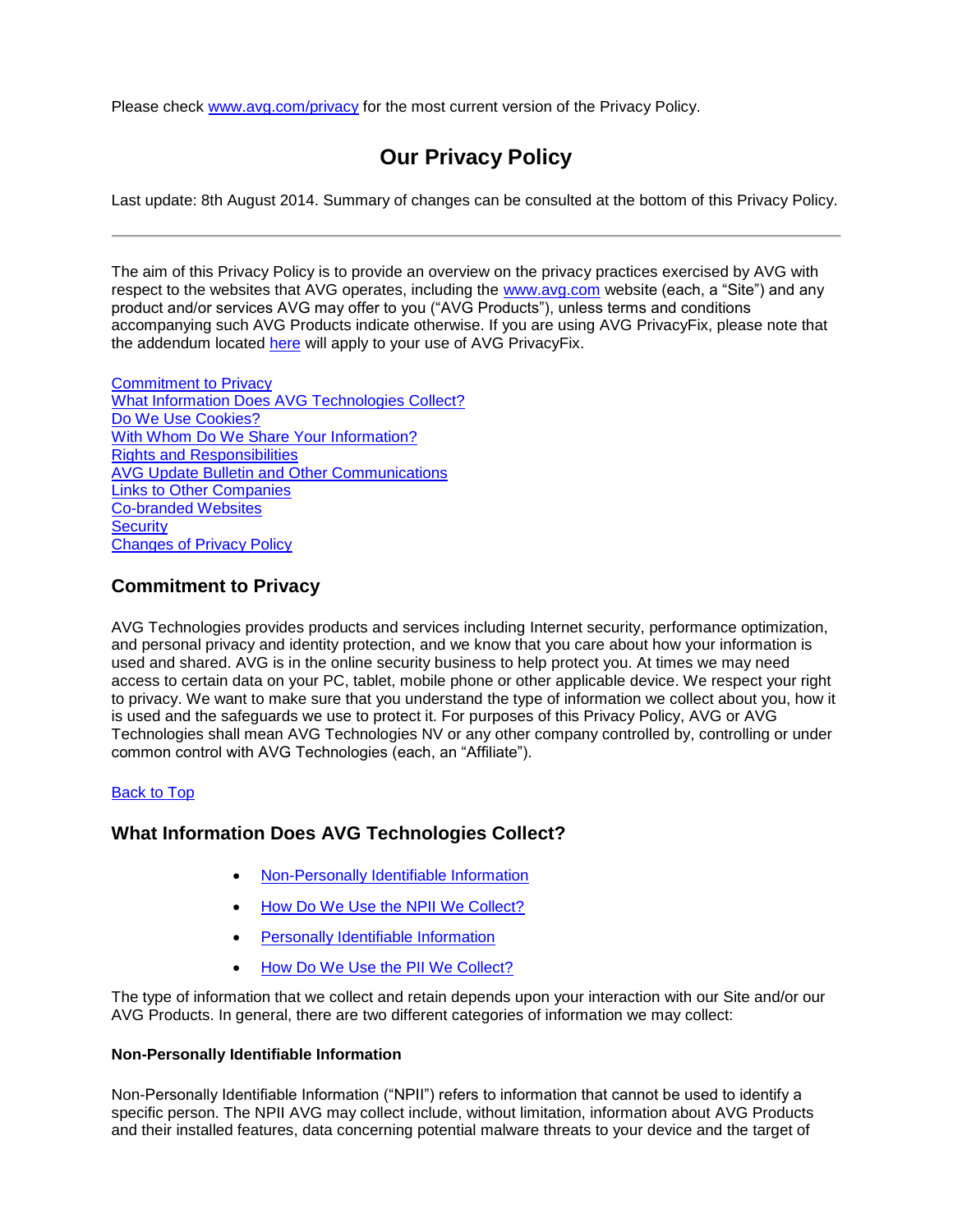those threats, including file names, cryptographic hash, vendor, size, date stamps, information about your devices checkpoints, which may include path, file and application names, copies of applications that are deemed malicious or infected including information on behavior of such applications, their settings and configurations, such as associated registry keys, the date and time, the internet address of the website from which you link directly to our Site, the name of the file or the words you search, and the browser you use to access our Site, type of device, advertising ID and the mobile network (mobile carrier) you use, third party software installed on a device and related settings, installation and uninstallation rates, language, technical parameters and manufacturer of a device, device security information (password attributes, encryption level). AVG collects NPII and shares them with its Affiliates when you use our AVG Products and when you visit the Site. This is captured via a standard "cookie", see our Cookie Statement.

We may gather certain information automatically (when you use our AVG Products or visit our Sites), if this data is classified as PII (as defined below) we will anonymize this data to remove personally identifiable information during or after the collection process, and store it in a database. This information may include device ID and/or name, internet protocol (IP) addresses, browser type, internet service provider (ISP), referring/exit pages, operating system, date/time stamp, and clickstream data in order to analyze trends, to administer the site, to track users' movements around the Site and to gather demographic information about our user base as a whole.

### **How Do We Use the NPII We Collect?**

AVG may use the NPII for the purposes of building anonymous data profiles. AVG may retain this data for a period of up to five years. We also use NPII in a limited fashion for the administration and operation of our Site, and to generally improve the overall quality of experience with the information we provide on our Site. AVG may share NPII or anonymized data with third parties in order to improve our AVG Products and your experience using them. By visiting our Site or installing and using our AVG Products, you hereby agree with our collection and use of NPII as outlined in this Privacy Policy.

#### **Personally Identifiable Information**

Personal data and information ("Personal Identifiable Information" or "PII") refers to information that can be used to identify a living individual. We may obtain PII from you through two types of interaction (manually submitted by you and automatically collected by us):

#### A. INFORMATION YOU SUBMIT TO US MANUALLY

We collect the PII you provide to us on our Site or through our AVG Products, including your name, address, email address, telephone number, and if you pay by credit card, your account information. This happens when you:

- Create a user account, place an order, register a product
- Requesting product support or other services
- Request information about AVG Products
- Participate in surveys

#### B. INFORMATION AUTOMATICALLY COLLECTED AND STORED THROUGH INTERACTION

When you interact with AVG Products or Sites we may maintain a partial or full record about some or all of the following types of information:

- Your Internet Protocol ("IP") address
- Phone number, SIM number,subscriber number, and Device ID IMEI, MEID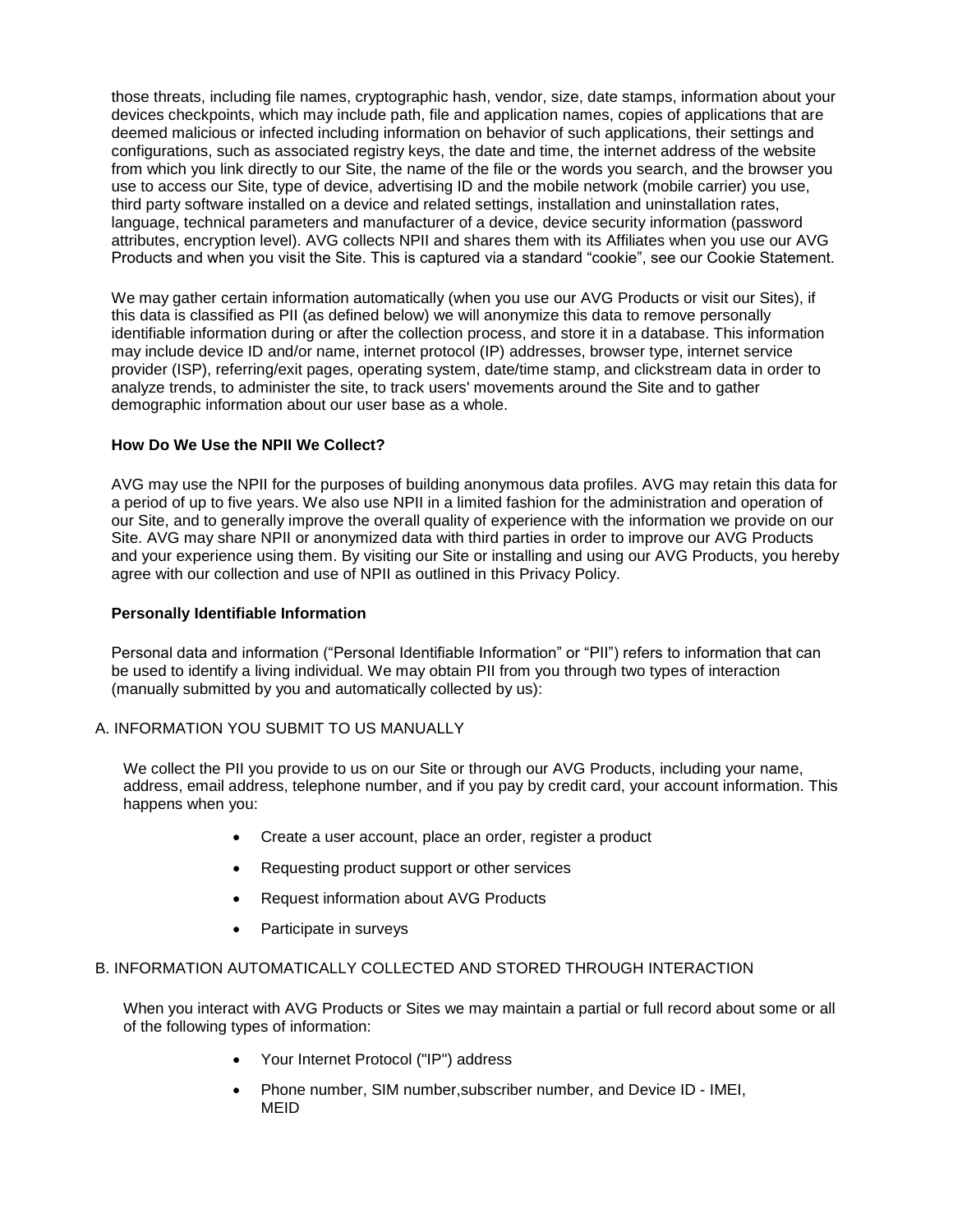Date and time, country, geographic location based on GPS/Wifi/communications network local information

When we obtain PII from you, we treat such information in accordance with this Privacy Policy and applicable laws. You may decide not to proceed with any activity that requests PII. By installing or using our AVG Products, you hereby agree with our collection and use of your PII as outlined in this Privacy Policy.

#### Back to Top

#### **How Do We Use the PII We Collect?**

The PII we collect is generally used to help us develop the best protection and performance for you, process your requests and transactions, to tell you about opportunities we think will be of interest to you, to customize your experience with our AVG Products and on our Site and to understand your needs so that we may provide you with the most suitable products and services. For example, we may use your PII to help us:

- Provide you with information about virus alerts, product upgrades, new products, services, research on future product ideas or improvements
- Send newsletters, informative e-mails or other information which has the nature of business announcements
- Create content that is relevant to you
- Provide you with special opportunities that may be of interest to you, including offers relating to third party products and services
- Provide you with service messages to your device
- Assist us in creating better, customized products and services to meet your needs
- Allow you to purchase and download products, obtain access to services or otherwise engage in activities you select
- Help you quickly find software, services, or product information important to you
- Allow you to participate in interactive features of our service, when you chose to do so
- Notify you about changes to our service
- Alert you in case your files, applications or emails are malicious, potentially malicious or spam

#### Back to Top

### **Do We Use Cookies?**

Yes, in certain circumstances. You can find comprehensive information on how AVG's Site uses cookies here.

#### **Back to Top**

### **With Whom Do We Share Your Information?**

## **AVG TECHNOLOGIES WORLDWIDE**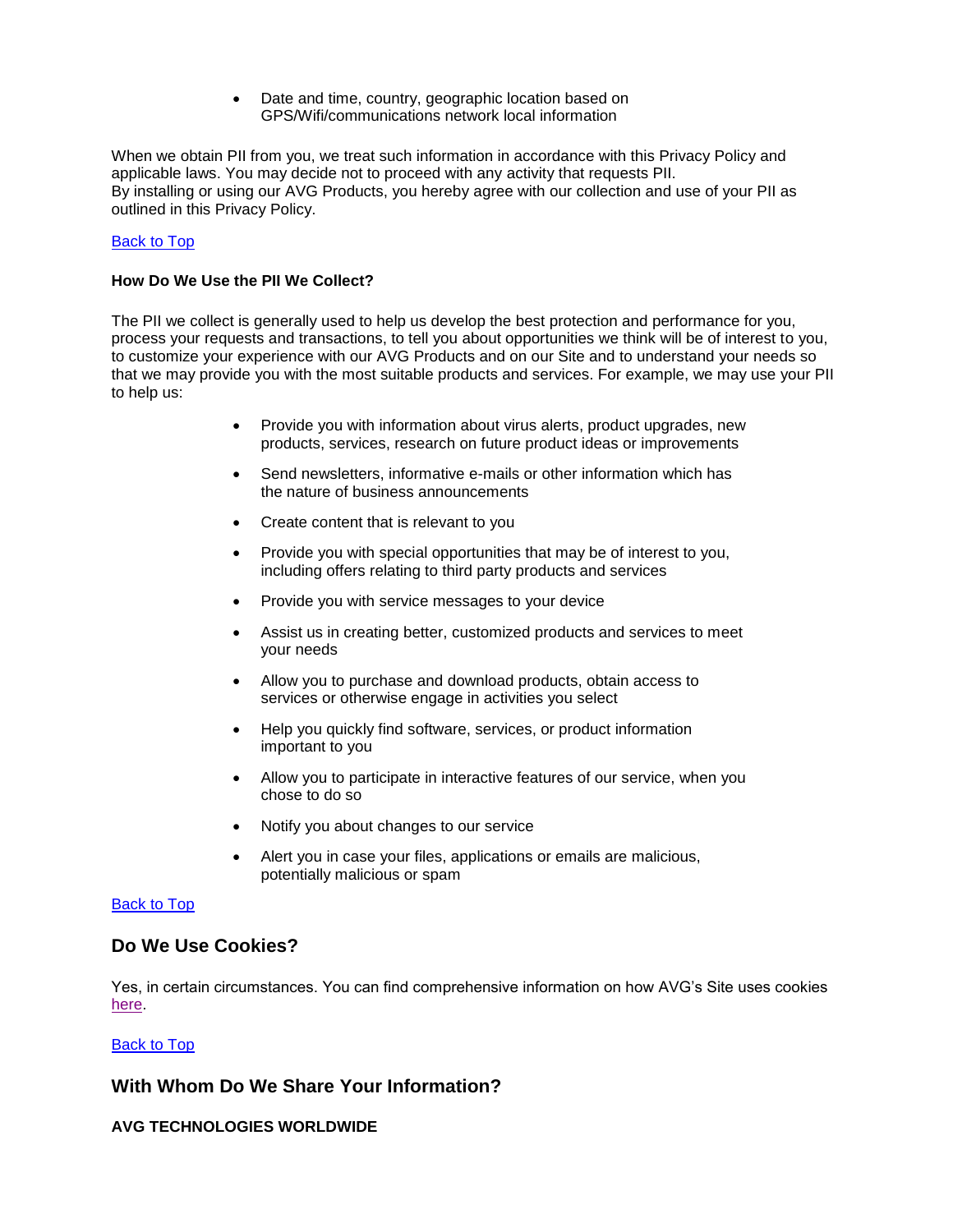Since AVG Technologies is a global company, we provide information on users of AVG Products to our worldwide offices and Affiliates which are listed at [www.avg.com/contacts.](http://www.avg.com/contacts) By providing us with PII, you consent to our ability to send your PII between our Affiliates around the world to provide you with products and services. This may include cross-border transfers of user data. The PII and NPII that you have provided to us may be made accessible to these AVG Technologies offices for customer relationship management and marketing purposes.

### **THIRD PARTIES**

AVG Technologies does not sell or rent your PII to third parties. AVG, like all major organizations, uses a range of third parties to provide services to AVG and to you – either directly or indirectly. Where relevant, these companies are required to comply with our data privacy and information security standards when handling Personal data.

We may share your PII if we believe in good faith that such disclosure is: a) authorized by law or necessary to comply with a valid legal process or to deliver the product or service you require; b) in response to legal claims; c) required to protect and defend the rights, property or legitimate interests of AVG Technologies; d) necessary to protect personal safety, property or other rights of AVG Technologies or its customers or employees; e) in connection with a sale of all or part of our business or f) otherwise consented to by you. Such disclosure may include cross-border transfer of PII.

If legally compelled to disclose your information to a third party, we will use commercially reasonable efforts to notify you in advance of a disclosure unless legally prohibited.

### **SELECTED RESELLERS, DISTRIBUTORS AND OTHER DISTRIBUTION CHANNEL PARTNERS**

In certain circumstances, we may share certain of your PII, such as your e-mail contact, with selected AVG Technologies resellers, distributors and other distribution channel partners. This might include crossborder transfer of PII. Some of them may contact you, on our behalf, about products, services or offers that we believe are important to you or your business, or to fulfill any terms under your licensing and service relationship with AVG, and to provide you a local technical and customer support. If you are using any AVG Product with search functionality, we may share your IP address with search providers in order to fulfil your search requests. Please note they may have their own privacy policy which we encourage you to read and understand.

### Back to Top

# **Rights and Responsibilities**

If you have given your PII to AVG Technologies, you have the right to ask us to advise you of the scope of information AVG Technologies processes about you, the purpose and nature of the processing, and information on who we share it with.

If you have given us your PII, you can also request to update, correct, or delete (assuming that this does not impact the services we are providing to you) it at any time. In addition you can opt out of marketing contact upon request, as explained below. If have any questions about this policy or any of the above, please email us at *privacy@avg.com* or see instructions in the AVG Product.

Where we can provide information access and correction, we will do so for free, except where it would require a disproportionate effort, in which case we may assess a fee. If a fee is required, we will inform you.

### Back to Top

# **AVG Update Bulletin and Other Communications**

Some AVG Products enable AVG to transmit product and important service messages to your PC, tablet, mobile phone or other applicable device when you are connected to the AVG Server. For the purposes of this Privacy Policy an AVG Server means any AVG Products related server operated by any AVG Technologies company.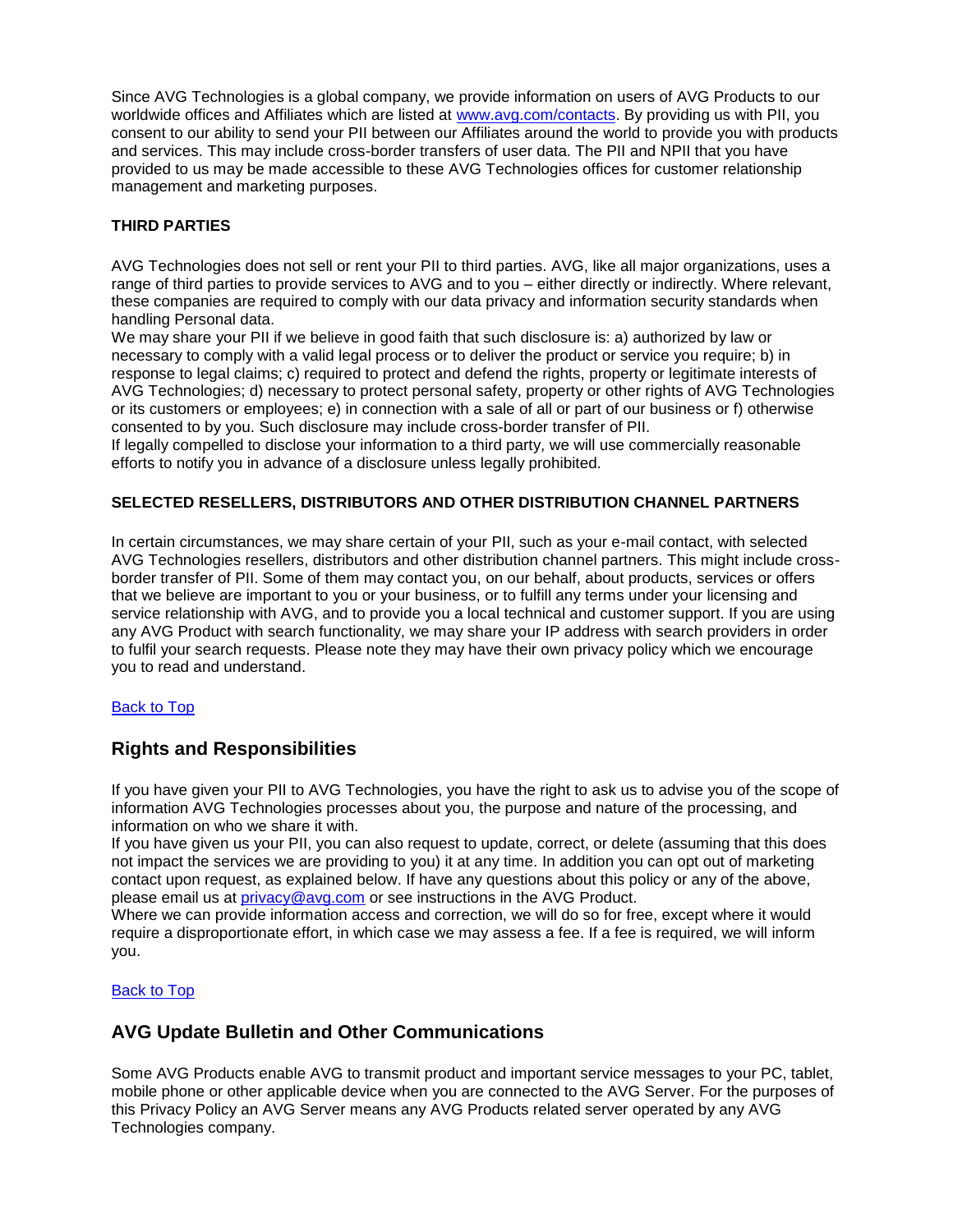If you do not wish to continue receiving our e-mail newsletters, bulletins, or other information from AVG Technologies, you can opt-out at any time by following the relevant unsubscribe process outlined in the applicable email or newsletter. Please be aware that our e-mails may include important or useful information about your AVG Products, including information about your license number or the status of your orders or accounts.

### Back to Top

# **Links to Other Companies**

Periodically, our Site or our AVG Products may contain links to and from websites or other external destinations of our business partners, distributors, resellers, advertisers or other third parties. If you follow a link to any of these websites or any other external destination (like offers on mobile app stores etc.), please note that these websites and destinations have their own privacy policy. When you are on those sites you are subject to those policies, and should therefore read and understand them before you submit any PII to those sites.

### Back to Top

## **Co-branded Websites**

We may also link to co-branded websites that are maintained by AVG Technologies and one or more of our business partners. Please note that these co-branded websites may have their own privacy policy which we encourage you to read and understand.

### Back to Top

### **Security**

AVG Technologies is committed to maintaining the security of information under our control. To prevent unauthorized access, maintain data accuracy and ensure correct use of information, we have put in place industry-accepted physical, technical and administrative practices to safeguard and secure the information we collect.

#### Back to Top

## **Changes of Privacy Policy**

We reserve the right to change this Privacy Policy at any time. However, we will highlight that changes have been made by indicating at the top of the Privacy Policy the date it was last updated. On 8th August 2014, we made an update to this Privacy Policy. The main adjustments made are:

- Explanation of how we handle non-personally identifiable information
- Explanation of third party data transfer and sharing conditions

#### Back to Top

Follow [this link](http://www.avg.com/privacy-archive) to access previous versions of the AVG Privacy Policy.

# **How AVG uses cookies**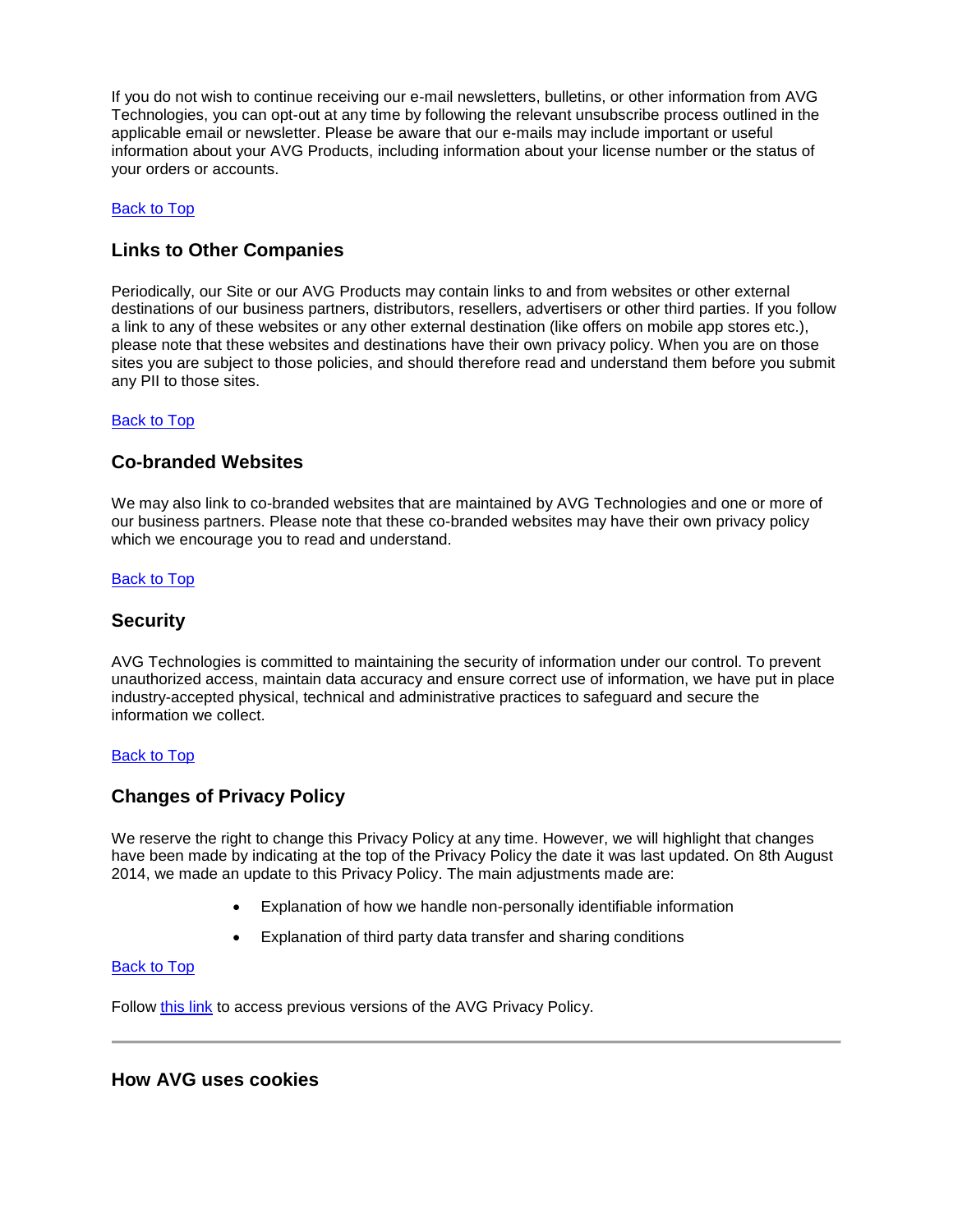We aim to make our services as reliable and easy-to-use as possible. Therefore, when you visit websites that AVG operates, including the www.avg.com website (each, a "Site"), we will place small amounts of information on your device (e.g., computer or mobile phone). These include small text files called "cookies" that are saved in your web browser's directory. There are different types of cookies but in essence, the main job of cookies is to make our Site work more productively for you and to enable certain website functionality.

# **WHAT DO COOKIES AVG USES DO?**

Cookies help to improve your overall browsing experience, mainly:

- Help you navigate between different pages on the website efficiently.
- Remember login and preferences you have given.
- Save you the hassle of giving us the same information (like your username and password) several times during single or repeated visits.
- Measure how people are using our services in order to improve our services and browsing experience.
- Personalize advertising and make the content more relevant for you.

We cannot know your name or your e-mail address from the cookie, unless you choose to give this information to us in a different manner. You may find further information at the following website [www.allaboutcookies.org.](http://www.allaboutcookies.org/)

# **MANAGE YOUR COOKIES PREFERENCES**

When you visit the Site, we may show you a notice where required by law which tells you how and why we use cookies. If you have not made any changes after having seen this notice, we assume that you are happy with such arrangements and will take this as your agreement. We do not need to seek your agreement for technical cookies which are strictly necessary in order to provide you with our service. You may at any time change your cookies preferences. If you decide to cancel your previous agreement with accepting cookies, please click [here.](http://www.avg.com/cookie-consent-action.tpl-stdfull?cookies=0) In such case, cookies set by AVG from its Site will be deleted from your device, with the exception of the technical cookies. You are also free to disable cookies from your web browser at any time, but doing so may prevent you from using specific parts of websites on the Internet, including those at the Site. Some cookies are even essential in order for you to use the Site. You may find further information about the cookies we use and their functions in the section below 'Which types of cookies do we use'.

# **WHICH TYPE OF COOKIES DO WE USE?**

The following table lists all of the cookies used at our Sites and describes their purpose:

| <b>Cookie Group</b>      | <b>Purpose</b>                                                                                                                                                                                                                                                                 |
|--------------------------|--------------------------------------------------------------------------------------------------------------------------------------------------------------------------------------------------------------------------------------------------------------------------------|
| <b>Technical cookies</b> | These cookies are necessary for proper functionality in certain<br>areas of our Site, such as enabling the e-commerce part of our<br>site, offering you product and pricing combination relevant for your<br>region, allowing us to balance the load on our servers, recording |